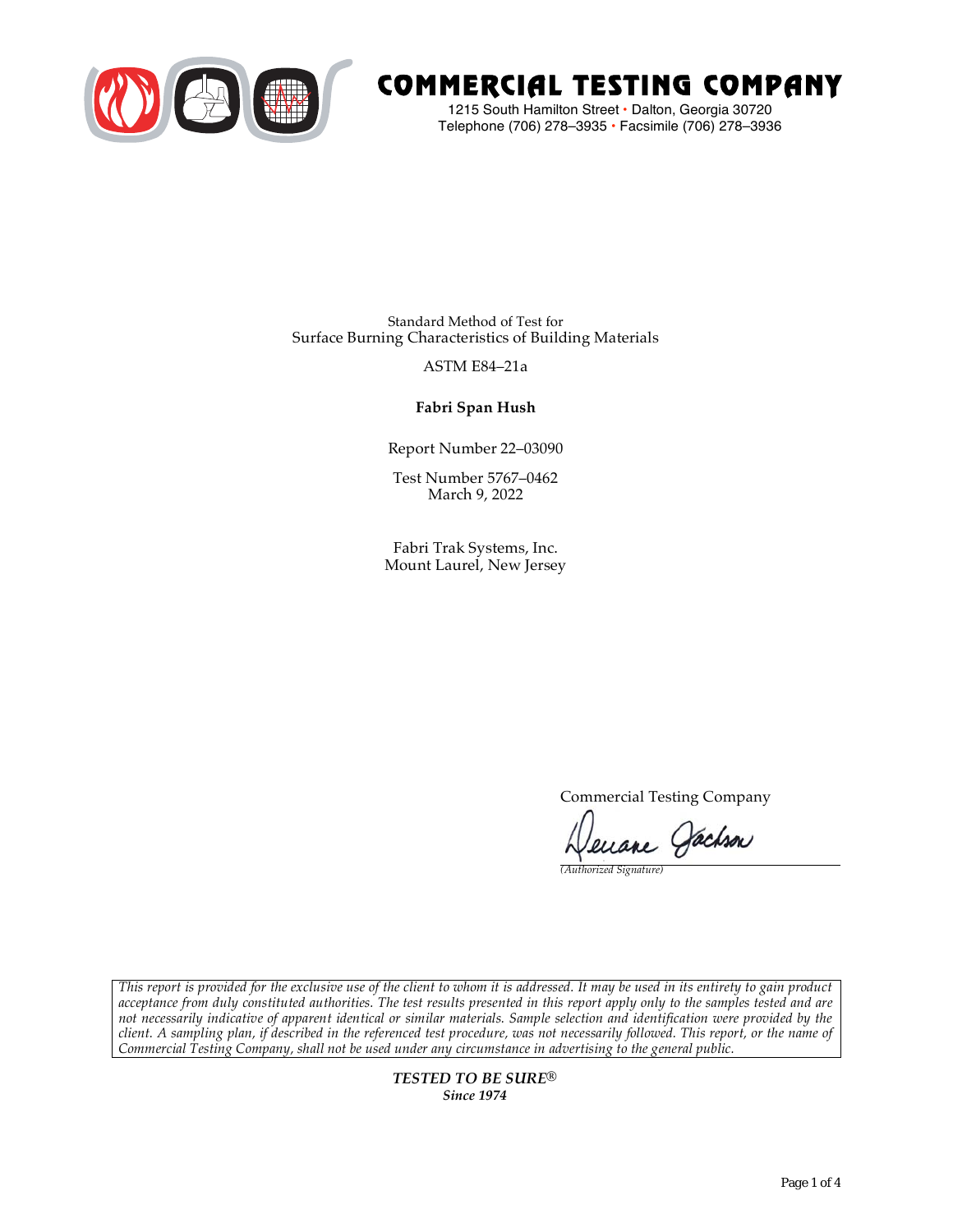#### **INTRODUCTION**

This report is a presentation of results of a surface flammability test on a material submitted by Fabri Trak Systems, Inc., Mount Laurel, New Jersey.

The test was conducted in accordance with the ASTM International fire-test-response standard E84–21a, *Surface Burning Characteristics of Building Materials*, sometimes referred to as the Steiner tunnel test. ASTM E84 is an American National Standard (ANSI) and has been approved for use by agencies of the Department of Defense. The ASTM E84 test method is the technical equivalent of UL No. 723. The test is applicable to exposed interior surfaces such as walls and ceilings. The test is conducted with the specimen in the ceiling position with the surface to be evaluated face down toward the ignition source. Thus, specimens shall either be self-supporting by its own structural quality, held in place by added supports along the test surface, or secured from the back side.

This standard is used to measure and describe the response of materials, products, or assemblies to heat and flame under controlled conditions, but does not by itself incorporate all factors required for firehazard or fire-risk assessment of the materials, products, or assemblies under actual fire conditions.

#### **PURPOSE**

The purpose of the test is to provide only the comparative measurements of surface flame spread and smoke development of materials with that of select grade red oak and fiber–reinforced cement board, Grade II, under specific fire exposure conditions with the smoke area of heptane used to establish the smoke-developed index. The test exposes a nominal 24-foot long by 20-inch wide test specimen to a controlled air flow and flaming fire adjusted to spread the flame along the entire length of a red oak specimen in  $5\frac{1}{2}$  minutes. During the 10-minute test duration, flame spread over the specimen surface are measured and recorded. Test results are calculated relative to red oak, which has an arbitrary rating of 100, and fiber–reinforced cement board, Grade II, which has a rating of 0. The 100 smoke-developed index is calculated using the smoke area of heptane.

The test results are expressed as Flame Spread Index and Smoke-Developed Index. The Flame Spread Index is defined in ASTM E176 as "a number or classification indicating a comparative measure derived from observations made during the progress of the boundary of a zone of flame under defined test conditions." The Smoke-Developed Index, a term specific to ASTM E84, is defined as "a number or classification indicating a comparative measure derived from smoke obscuration data collected during the test for surface burning characteristics." There is not necessarily a relationship between the two measurements.

The method does not provide for measurement of heat transmission through the surface tested, the effect of aggravated flame spread behavior of an assembly resulting from the proximity of combustible walls and ceilings, or classifying a material as noncombustible solely by means of a Flame Spread Index.

The zero reference and other parameters critical to furnace operation are verified on the day of the test by conducting a 10–minute test using 1/4–inch fiber–reinforced cement board, Grade II. Periodic tests using NOFMA certified 23/32–inch select grade red oak flooring provide data for the 100 flame spread reference with heptane providing data for calculating the 100 smoke-developed index. These procedures are more fully described in Section 7of the E84 Standard.

#### **TEST SAMPLE**

The test sample, selected by the client, was identified as **Fabri Span Hush**, a fabric with a total weight of 8.3 ounces per square yard. The material was conditioned to equilibrium in an atmosphere with the temperature maintained at  $71 \pm 2$ °F and the relative humidity at  $50 \pm 5$  percent. For testing, three lengths of the fabric, each measuring 2 feet wide by 8 feet in length, were free laid over a 2-inch hexagonal wire mesh supported by 1/4-inch diameter steel rods spanning the ledges of the tunnel furnace at 24-inch intervals. This method of support is described in Annex A4 of the E84 standard, Sections A4.3, A4.5 and A4.8.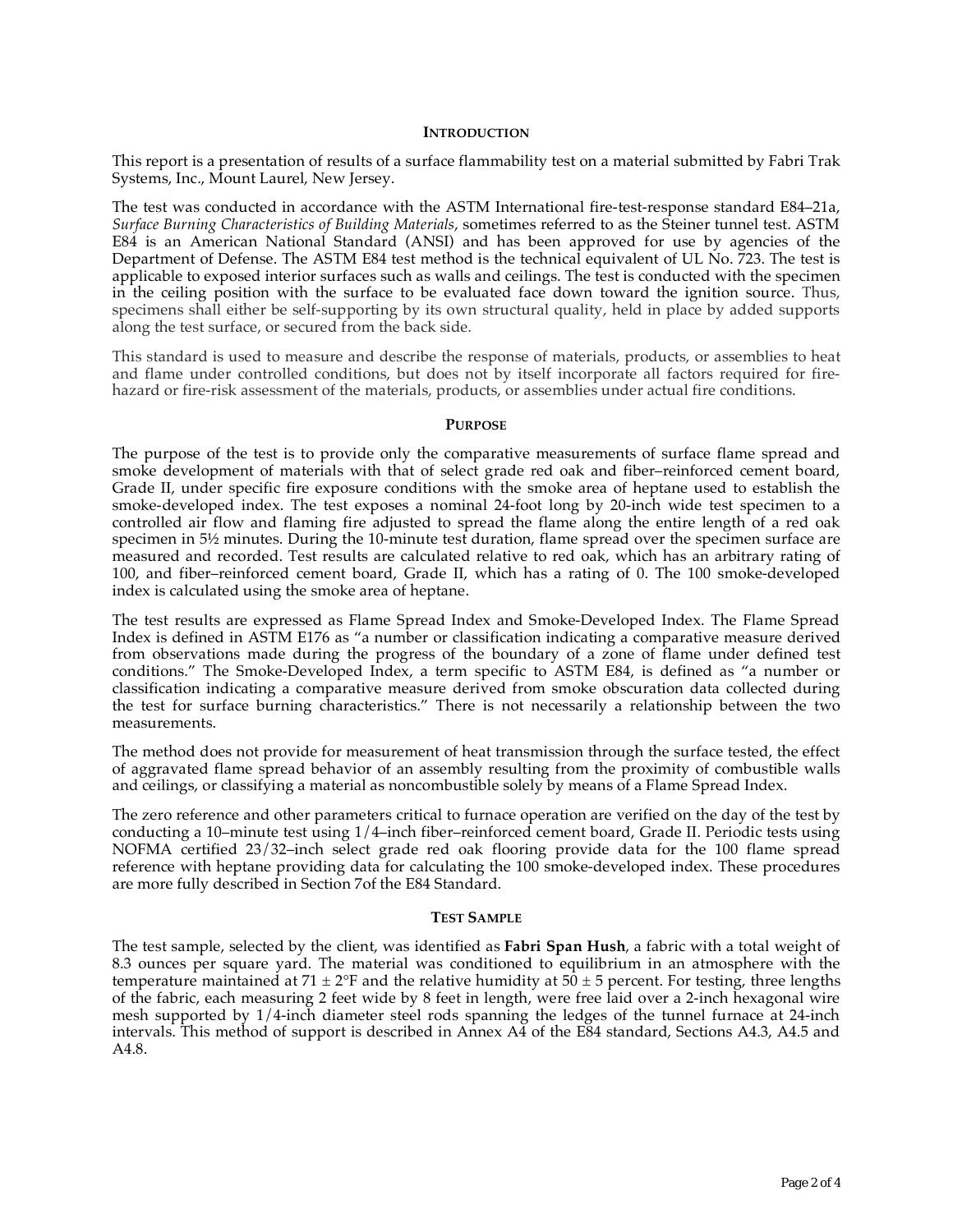#### **TEST RESULTS**

The test results, calculated on the basis of observed flame propagation and the integrated area under the recorded smoke density curve, are presented below. The Flame Spread Index obtained in E84 is rounded to the nearest number divisible by five. Smoke-Developed Indices are rounded to the nearest number divisible by five unless the Index is greater than 200. In that case, the Smoke-Developed Index is rounded to the nearest 50 points. The rounding procedures are more fully described in Sections 9.1, 9.2, and X3 of the E84 Standard. The flame spread and smoke development data are presented graphically at the end of this report.

| <b>Test Specimen</b>                    | Flame Spread Index | <b>Smoke-Developed Index</b> |
|-----------------------------------------|--------------------|------------------------------|
| Fiber-Reinforced Cement Board, Grade II |                    |                              |
| Red Oak Flooring                        | 100                |                              |
| Heptane, (HPLC) Grade                   |                    | 100                          |
| Fabri Span Hush                         |                    |                              |

#### **OBSERVATIONS**

Specimen ignition over the burners occurred at 0.08 minute. Surface flame spread was observed to a maximum distance of 0.90 feet beyond the zero point at 0.78 minute. The maximum temperature recorded during the test was 519°F. For information purposes, the actual (unrounded) Flame Spread and Smoke-Developed Indices were 4.4 and 37.3 respectively.

#### **CLASSIFICATION**

The Flame Spread Index and Smoke-Developed Index values obtained by ASTM E84 tests are frequently used by code officials and regulatory agencies in the acceptance of interior finish materials for various applications. The most widely accepted classification system is described in the National Fire Protection Association publication NFPA 101 *Life Safety Code*, where:

| Class A $0-25$ Flame Spread Index     | $0 - 450$ Smoke-Developed Index |
|---------------------------------------|---------------------------------|
| Class B $26 - 75$ Flame Spread Index  | $0 - 450$ Smoke-Developed Index |
| Class C $76 - 200$ Flame Spread Index | $0 - 450$ Smoke-Developed Index |

Class A, B, and C correspond to Type I, II, and III respectively in other codes. They do not preclude a material being otherwise classified by the authority of jurisdiction.